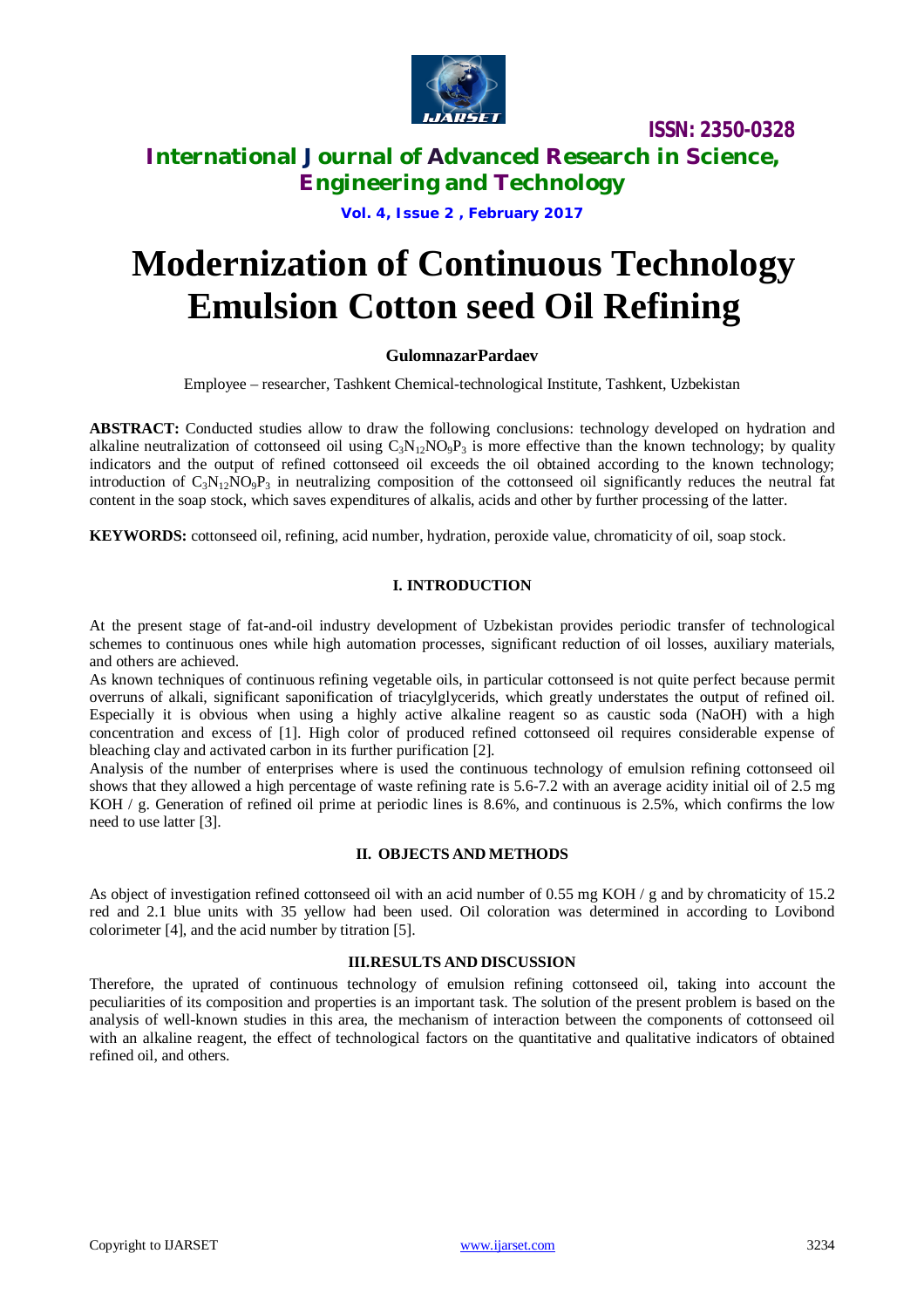

**ISSN: 2350-0328**

## **International Journal of Advanced Research in Science, Engineering and Technology**

**Vol. 4, Issue 2 , February 2017**



Fig.1. Uprated flowsheet of continuous hydration and emulsion alkaline refining cottonseed oil

At present, in practice, cottonseed oil is not hydrated before its alkaline neutralization. As toxic gossypol contained in the obtained phosphatide sludge. We have explored the possibility of using technical phosphatides in paint and varnish, oil-refining and textile industries to include this unit in uprated flowsheet for continuous emulsion refining cottonseed oil. Figure 1 shows an uprated flowsheet of continuous hydration and alkaline neutralizing emulsion (refining), cottonseed oil, which functions as follows: raw cotton oil via line 1 is fed into the automatic scales 2, where through line 3 flows into the collector 4. From the collector 4 by pumps 5 along the line 6 is fed to heat exchanger 7 where through the flow meter 8 via line 9 enters into the jet reactor with opposite streams 10, where the mixing process intensification provided by colliding head-on collision of oil flow under pressure of 4.0 kgf / cm<sup>2</sup>. In the reactor 10 and from the collector line 13 via 14 by pump 15 and line 16 with flow meter 17 aqueous solution of organic acids (citric, apple, or their mixture).

Organic acid via line 11 is fed in the collector 13, while demineralized water fed into line 12. From the reactor 10 the mixture of oil with an aqueous solution of an organic acid through line 18 is fed to the electromagnetic processing of 19, whence on line 20 the treated mixture enters through coagulator 21. From line 21 via 22 the mixture enters the decanter continuous - a separator 23, whence by line 24 the phosphatide sludge enters the collector 25 and further, through line 26 by pump 27 and line 28 is directed to the dehydration and drying. Hydrated oil from decanter 23 via line 29 enters the collector 30 where generated the formation and strengthening of flocks of soap stock; through line 31 by pump 32 and line 33 is flowed to the heat exchanger 34, the oil via line 35 enters the flow meter 36 from the line 37 is fed to inkjet reactor 38 of collector 41 through line 42 via pump 43, line 44 and rotameter 45 enters alkaline solution to neutralize the hydrated cottonseed oil. From the reactor 38 the mixture through line 46 is directed to the electromagnetic processing 47, where the processed mixture through line 48 is fed into coagulator 49. From the last via line 50 the mixture is fed into a settling delimiter tank continuous 51 from the line 52 soap stock enters the collector 53. Of collector 53 via line 54 by pump 55 through line 56, soap stock is directed to further processing. From the settler 51 the separator neutralized cottonseed oil is directed through line 57 into collector 58 where the line 59 via pump 60 and lines 61 neutralized cottonseed oil fed for further processing. From the collector 62 demineralized water through line 63 is sent to the separator 51 for agglomeration flakes of soap stock.

Coagulator with thermo-differentiated heating provides a clear separation soap stock of the neutralized oil. We have been developed efficient operating practices of functioning of the modernized flow sheet of continuous hydration and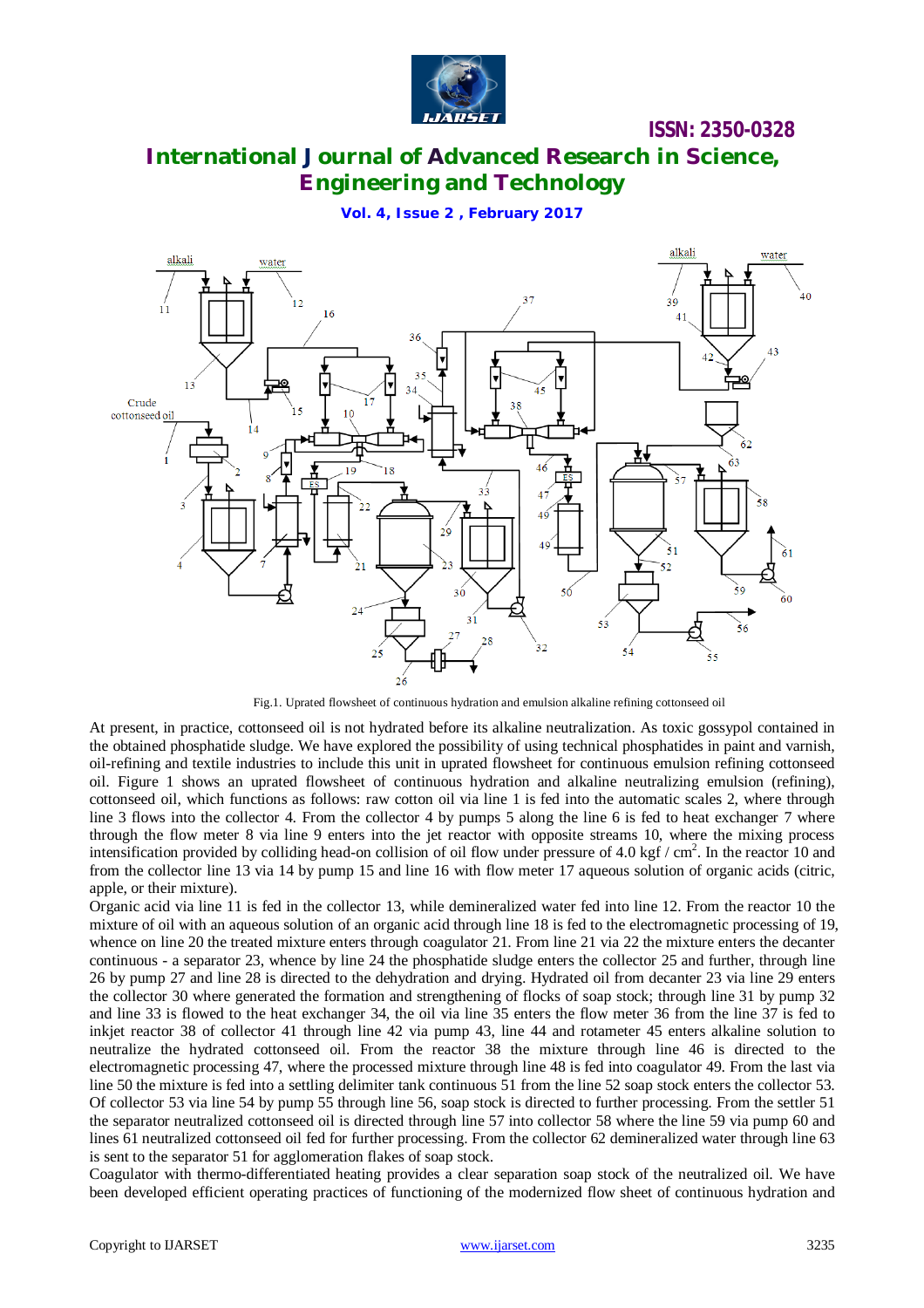

**ISSN: 2350-0328 International Journal of Advanced Research in Science, Engineering and Technology**

**Vol. 4, Issue 2 , February 2017**

alkaline neutralization of cottonseed oil based on laboratorial experimental and industrial tests. The data are summarized in Table 1.

> Table 1.Operating practices of known and proposed flow sheet of continuous hydration and alkaline neutralization of cottonseed oil

|                                                   | Value parameter                   |                            |  |  |
|---------------------------------------------------|-----------------------------------|----------------------------|--|--|
| Denomination of node and process quality          | For known flow sheet<br>(control) | For proposed flow<br>sheet |  |  |
| I. Hydration of cottonseed oil:                   |                                   |                            |  |  |
| Water value, %                                    | $2 - 4$                           | $2 - 3$                    |  |  |
| -temperature, ${}^{0}C$                           | $50 - 60$                         | $40 - 50$                  |  |  |
| -inductance elecromagnetic situation (ES), tesla  |                                   | $0.4 - 0.5$                |  |  |
| - citric acid concentration, %                    |                                   | $10 - 15$                  |  |  |
| II. Alkaline neutralization                       |                                   |                            |  |  |
| -oil temperature, $^0C$                           | $22 - 24$                         | $22 - 24$                  |  |  |
| -alkaline solution concentration, g/l             | $150 - 250$                       | $100 - 150$                |  |  |
| -inductance electromagnetic situation, tesla      |                                   | $0.8 - 1.0$                |  |  |
| - exposition (coagulation) temperature, ${}^{0}C$ | $55 - 60$                         | $60 - 75$                  |  |  |
| -demineralization water, %                        | $0.5 - 1.0$                       | $0.2 - 0.5$                |  |  |

A distinctive feature of the uprated technological scheme of hydration and alkaline neutralization of cottonseed oil from the well-known one [4] is as follows:

- node of continuous hydration of crude cottonseed oil using jet-stream reactor (mixer) with counter-current flow and electromagnetic apparatus for the destruction of associates (micelles) associated triglycerides substances and increasing hydratable phospholipids;

- node of continuous neutralization hydrated cottonseed oil using a jet-stream reactor (mixer) with counter-currents flow and electromagnetic apparatus for intensification of the process.

According to the proposed technology, unlike known provides continuous hydration cottonseed oil by solution of organic acids (citric, apple or their mixtures) at a concentration of 10-15% of the total weight of water and alkaline hydrated neutralizing cottonseed oil composition consisting of caustic soda (or sodium silicate) and  $C_3N_{12}NO_9P_3$ reagent.

Comparative studies of known and the proposed technology on hydration and alkaline refining cottonseed oil allow revealing a number of advantages of the latter, which are presented in Table 2 and 3.

Table 2.Indicators starting and hydrated cottonseed oil based on known and developed approaches

| Denomination of<br>indices | Crude<br>cottonseed oil | Hydrated oil         |               |
|----------------------------|-------------------------|----------------------|---------------|
|                            |                         | For known            | For developed |
|                            |                         | technology (control) | technology    |
| Acidic number, mg $KOH/g$  | 4.55                    | 4.31                 | 4,12          |
| Chroma at 35 yellow.:      |                         |                      |               |
| -red unit                  | 65.4                    | 55.2                 | 53,1          |
| -blue unit                 | 4.3                     | 4.0                  | 3.7           |
| Mass fraction, %           |                         |                      |               |
| -phospholipid              | 0.35                    | 0.09                 | 0,02          |
| -unsaponifiables of lipide | 0.81                    | 0.72                 | 0,55          |
| peroxidate number,         | 2.75                    | 2.64                 | 2,15          |
| $\frac{1}{2}$ mole $0$ /kg |                         |                      |               |
| Output, %                  |                         | 95.4                 | 97,2          |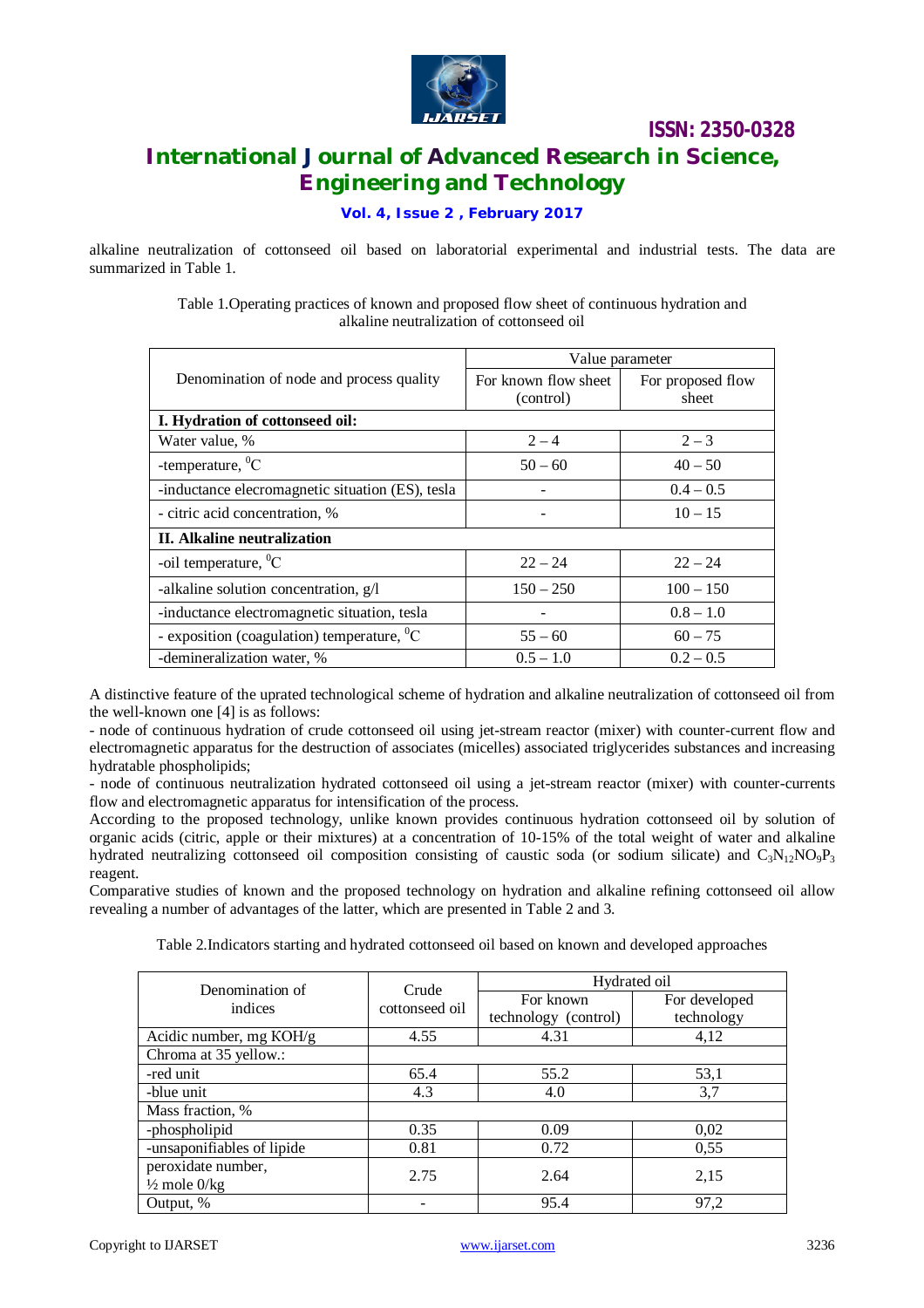

**ISSN: 2350-0328 International Journal of Advanced Research in Science, Engineering and Technology**

**Vol. 4, Issue 2 , February 2017**

As it is seen from Table 2 that developed technology has more output of phosphatides by 2.2% and a relatively low content of undesirable substances in comparison with known one.

| Denomination of<br>indices | Crude<br>cottonseed oil | Hydrated oil         |               |
|----------------------------|-------------------------|----------------------|---------------|
|                            |                         | For known            | For developed |
|                            |                         | technology (control) | technology    |
| Acidic number, mg KOH/g    | 4.12                    | 0.31                 | 0.25          |
| Chroma at 35 yellow.:      |                         |                      |               |
| -red unit                  | 53.1                    | 20.5                 | 16.4          |
| -blue unit                 | 3.7                     | 0.6                  | 0.2           |
| Mass fraction, %           |                         |                      |               |
| -phospholipid              | 0.02                    | 0.01                 | 0.01          |
| -unsaponifiables of lipide | 0.55                    | 0.44                 | 0.31          |
| peroxidate number,         | 2.15                    | 0.17                 | 0.11          |
| $\frac{1}{2}$ mole $0$ /kg |                         |                      |               |
| Output, %                  | 97.2                    | 89.7                 | 91.3          |

Table 3.Indicators hydrated and neutralized cottonseed oil on known and developed ways

From Table 3 it is clear that developed technology of neutralizing cottonseed oil in comparison with the known can improve the quality of the resulting oil and its output that increases technical and economic indices of the production. Inclusion of complex cottonseed oil refining process its hydration can reduce emulsifying phospholipids content (0.02% by weight of the oil), which is profitable in increasing the yield of neutralized oil. Using  $C_3N_{12}NO_9P_3$  in the composition of neutralizing agent had a positive effect on the quality indicators of oil produced and the output after neutralization process.

The use of a novel kind of neutralized reagent compositions certainly reflected in the performance of soap stock, cotton oil refining waste.

We studied the main indicators of cotton soap stock obtained from the known and the proposed technology with the use of a neutralizing composition  $C_3 H_{12} NO_9 P_3$ . Cotton soap stock analysis results shown in Table 4.

Table 4.The main quality parameters of cotton soap stock obtained on the known and developed technology

|                               | Soap stock obtained on        |                      |  |
|-------------------------------|-------------------------------|----------------------|--|
| Denomination of indices       | known technology<br>(control) | developed technology |  |
| Mass fraction of total fat, % | 55.15                         | 47.95                |  |
| Including:                    |                               |                      |  |
| -neutral fat (NF)             | 27.45                         | 24.13                |  |
| -fat acids (FA)               | 27.70                         | 24.82                |  |
| Ratio NF:FA                   | l.O                           | l.0                  |  |

Table 4 shows the total fat content in the soap stock obtained according to the proposed technology is much less than when using known technology. Analogous results are observed for the neutral fat content in the soap stock, which reduces alkali consumption for their before saponification and sulfuric acid for decomposition.

#### **IV.CONCLUSION**

As conducted investigations suggest the following conclusions: - developed technology of hydration and alkaline neutralization of cottonseed oil using  $C_3 H_{12} NO_9P_3$  ismore effective than the known technology; -by quality indicators and the output of refined cottonseed oil exceeds the oil obtained according to the known technology; introduction  $C_3$  $H_{12}NO_9P_3$  in theneutralizing composition of the cottonseed oil significantly reduces the neutral fat content in the soap stock, which saves costs alkalis, acids and other by further processing of the latter.